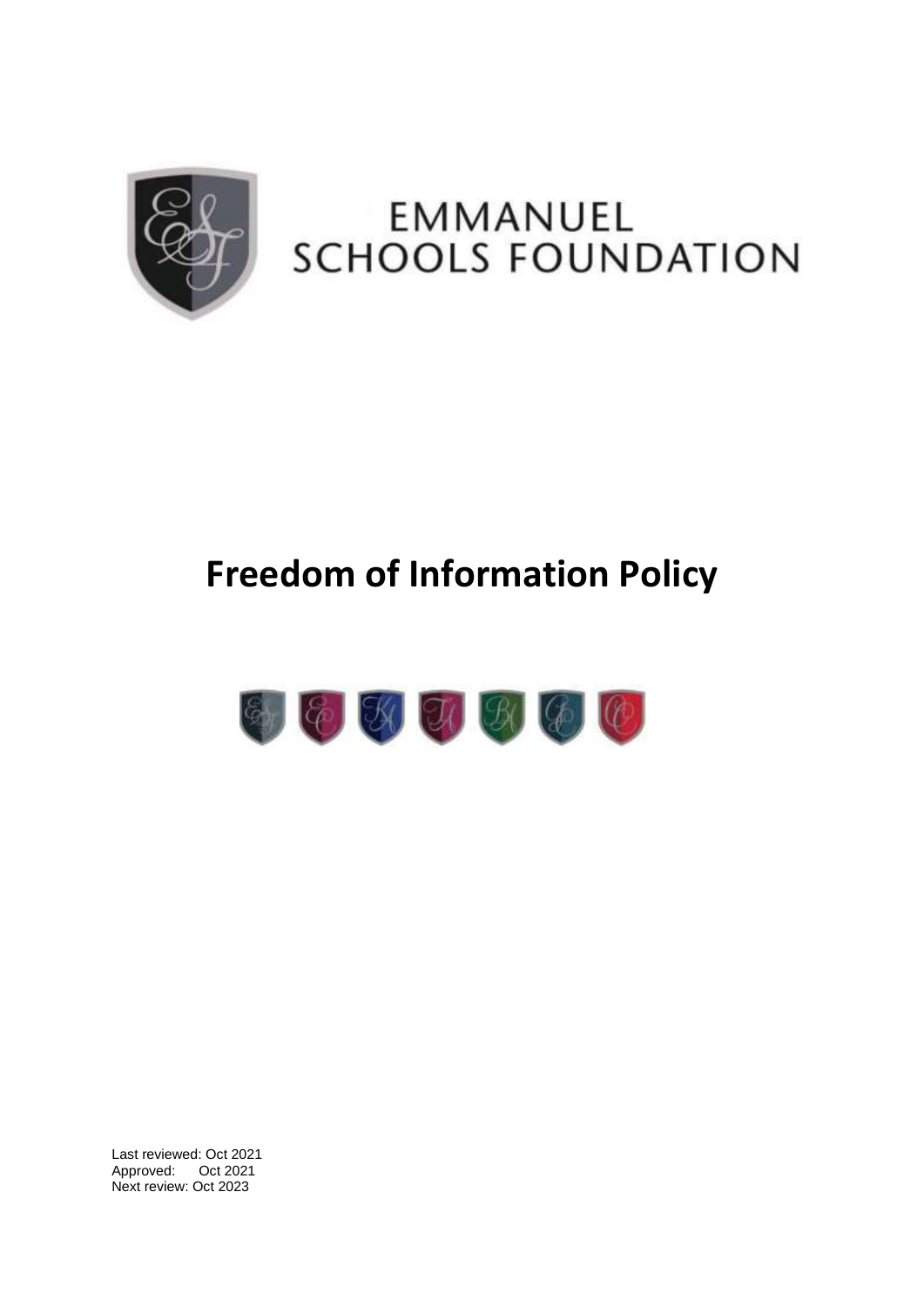## **Freedom of Information**

#### **Background**

Under the Freedom of Information Act (2000) ("the Act") any persons have a legal right to ask for information held by the Emmanuel Schools Foundation (ESF) and are entitled to be told whether ESF holds this information and to receive a copy, subject to certain exemptions.

Any information which ESF routinely makes available to the public is included in the Publication Scheme. Request for other information should be dealt with in accordance with the Act. While the Act assumes openness, it recognises that certain information is sensitive and there are exemptions to protect this information.

The Act isfully retrospective and any past record which ESF holds isincluded. It is an offence to wilfully conceal, damage or destroy information in order to avoid responding to an enquiry.

Requests for information can be made to any member of staff. In accordance with the Freedom of Information Procedure, all requests for information must be referred to the ESF Company Secretary immediately upon receipt. Requests must be in writing (this includes email and fax requests), and should include the enquirer's name and address, and state the information they require. A request does not have to specifically mention the Act or why the information is required to be a request under the Act. ESF has a duty to respond to each request appropriately within 20 school days or 60 working days (whichever is shorter). Please refer to the Freedom of Information Procedure for information on the process upon receiving a request.

## **Obligations and Duties**

ESF recognises its duty to:

- provide advice and assistance to anyone requesting information;
- tell the enquirer whether or not ESF holds the information requested (there is a duty to confirm or deny), and provide access to the information held in accordance with ESF's Freedom of Information Procedure.

#### **Publication Scheme**

The publication scheme contains all information available under the Freedom of Information Act. The publication scheme sets out the following:

- The classes of information which ESF publishes or intends to publish
- The manner in which the information will be published
- Whether the information is available free of charge or on payment.

The scheme covers information already published and information which is to be published in the future. The Publication Scheme and the material it covers will be readily available in hard copy from ESF.

#### **Dealing with Requests**

All requests will be responded to in accordance with ESF's Freedom of Information Procedure.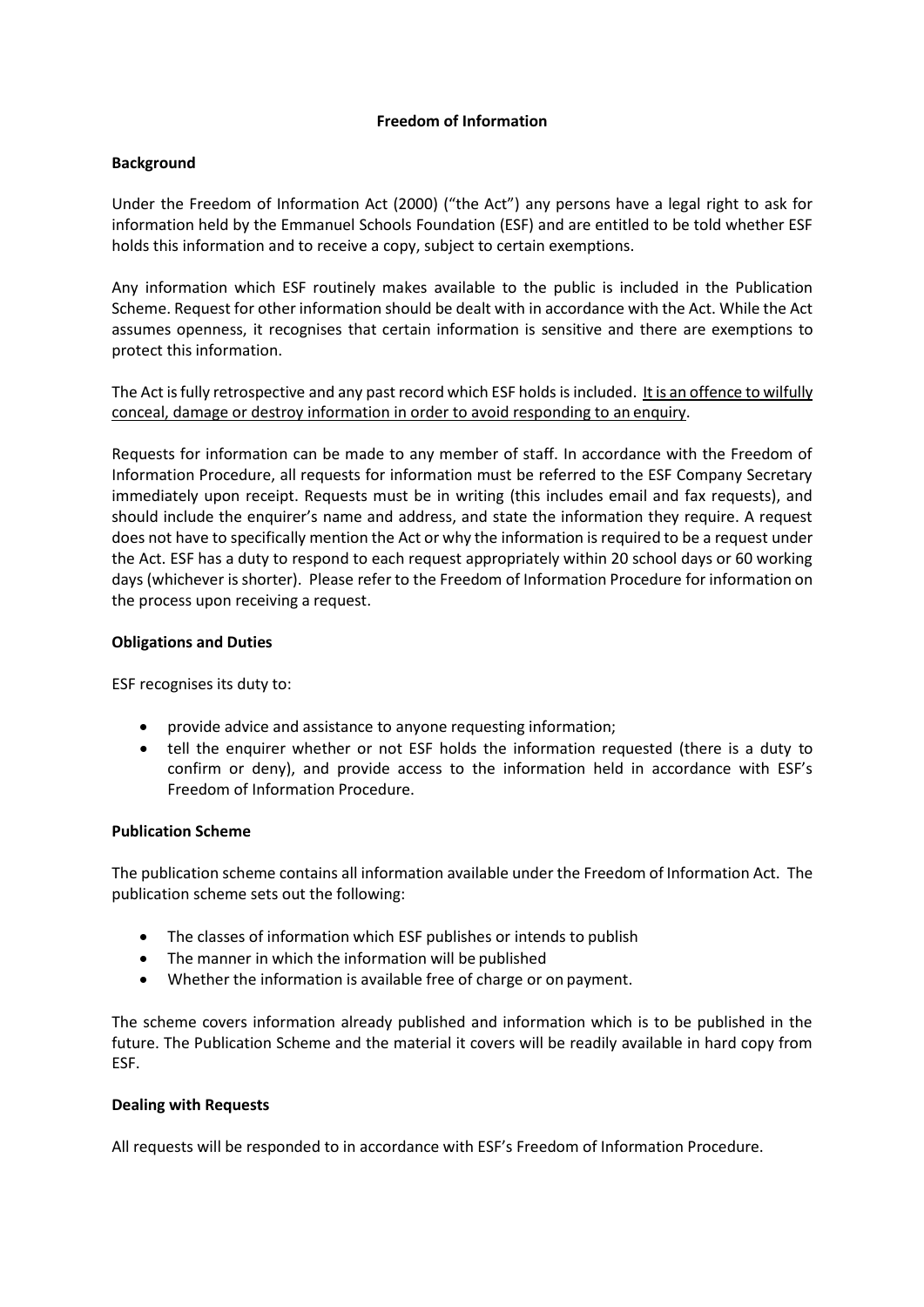#### **Exemptions**

Certain information is subject to either absolute or qualified exemptions. Details can be found in ESF Freedom of Information Procedure.

When ESF wishes to apply a qualified exemption to a request, ESF will invoke the public interest test procedures to determine if public interest in applying the exemption outweighs the public interest in disclosing the information.

#### **Public Interest Test**

Unless it is in the public interest to withhold information, it has to be released. ESF will apply the Public Interest Test before any qualification exemptions are applied.

Information on applying the Public Interest Test is available in the Freedom of Information Procedure.

## **Charging**

ESF reserves the right to refuse to supply information where the cost of doing so exceeds the current statutory maximum of £450.

The statutory maximum is based on 18 hours of staff time. Such calculation cannot include time to consider whether exemptions apply.

#### **Postage and Copying**

Where the cost of postage, printing or photocopying is below £10, ESF will not make a charge. Where it is over £10, the first £10 will be free of charge; ESF will agree in advance the additional costs before the information is produced. If the enquirer decides not to pay, the information will not be released.

#### **Available Information**

#### *1. Organisational information, structures, locations and contacts.*

- Staff list and structure;
- contact details of the Principals and Governing Bodies and ESF Board ;
- governing body members and ESF board members and the basis of their appointment;
- Instrument of Government;
- prospectuses of ESF schools;
- ESF session times and term dates.

## *2. Current and previous year financial information relating to projected and actual income and expenditure, procurement, contracts and financial audit*

- annual budget plan and financial statements;
- capitalised funding;
- additional funding;
- procurement and projects;
- pay policy.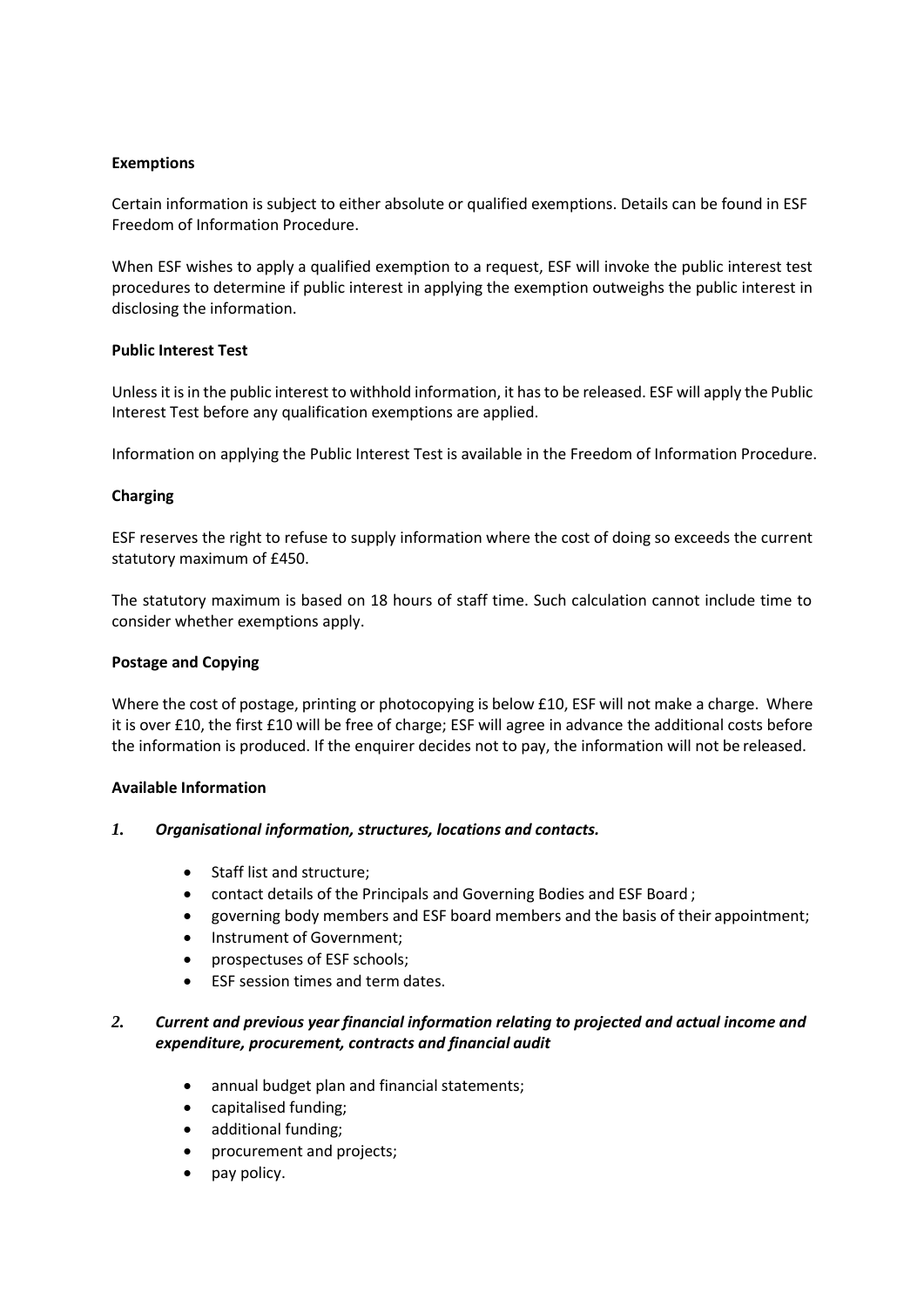## *3. ESF strategies and plans, performance indicators, audits, inspections and reviews*

- ESF profile;
- government supplied performance data;
- latest Ofsted reports;
- performance management policy and procedure;
- ESF future plans;
- safeguarding policies and procedures.

## *4. Decision-making – processes and records for last three years*

- Admissions policy and decisions (not individual decisions);
- ESF board agendas;
- ESF board minutes (excluding information properly regarded as private to the meetings);

## *5. ESF Policies and Procedures*

- Charging and Remissions Policy;
- Health and Safety Policy;
- Complaints Procedure;
- Staff Conduct Policy;
- Discipline and Grievance Policy;
- Freedom of Information Policy and Procedure;
- Equal Opportunities Policy;
- Recruitment and Selection Policy.

## *6. Student and Curriculum Policies*

- Home School Agreement;
- Curriculum Policy;
- Sex Education Policy;
- Special Educational Needs Policy;
- Accessibility Policy;
- Race Equality Policy;
- Collective Worship Policy;
- Career Education Policy;
- Student Discipline Policy.

## *7. Records Management and Personal Data Policies*

- Records Retention Policy;
- Data Protection Policy;
- Charging Policy.

## *8. Registers*

• Asset Register.

## *9. Services*

- Extracurricular activities;
- ESF publications.